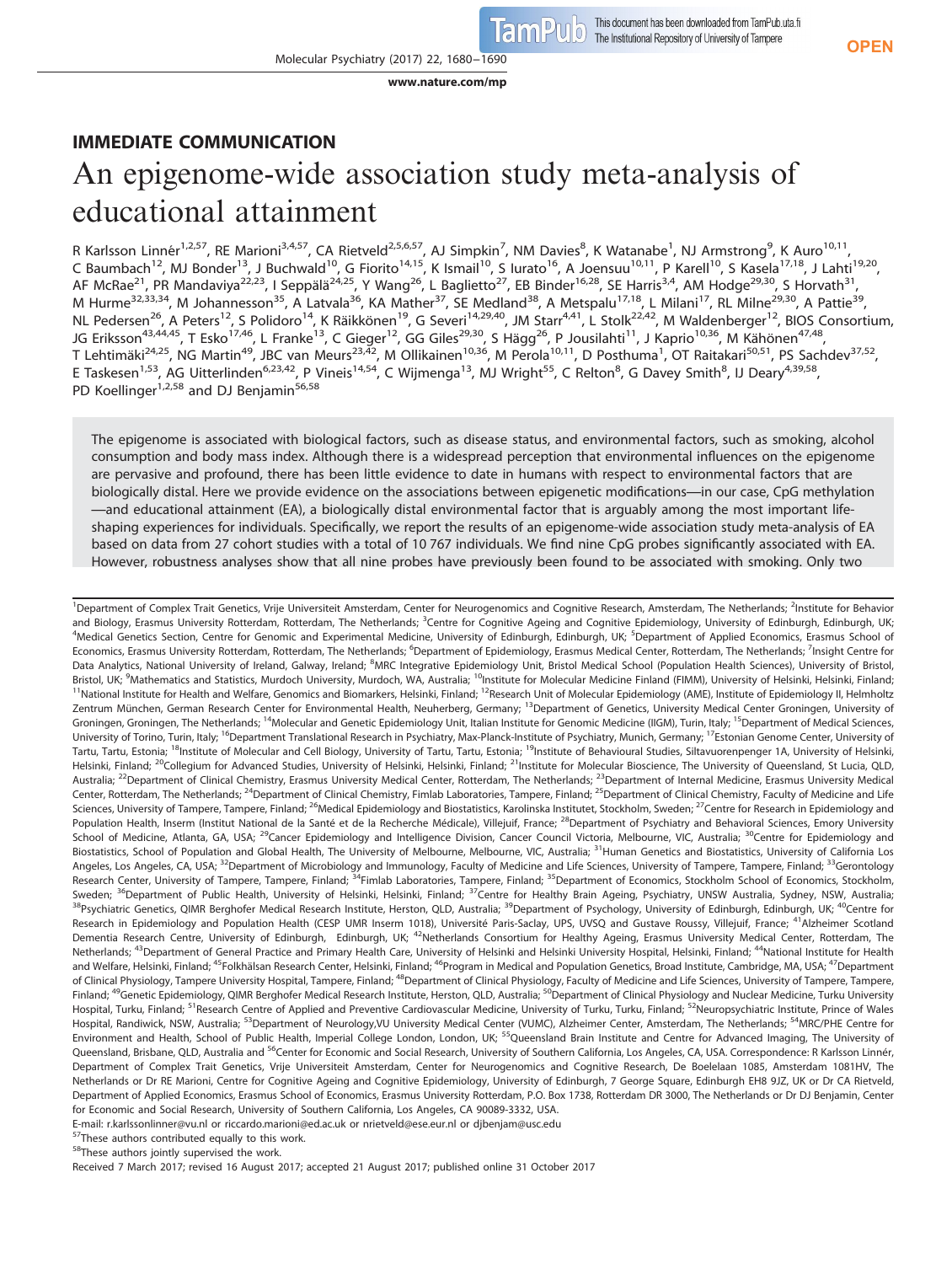associations remain when we perform a sensitivity analysis in the subset of never-smokers, and these two probes are known to be strongly associated with maternal smoking during pregnancy, and thus their association with EA could be due to correlation between EA and maternal smoking. Moreover, the effect sizes of the associations with EA are far smaller than the known associations with the biologically proximal environmental factors alcohol consumption, body mass index, smoking and maternal smoking during pregnancy. Follow-up analyses that combine the effects of many probes also point to small methylation associations with EA that are highly correlated with the combined effects of smoking. If our findings regarding EA can be generalized to other biologically distal environmental factors, then they cast doubt on the hypothesis that such factors have large effects on the epigenome.

Molecular Psychiatry (2017) 22, 1680–1690; doi:[10.1038/mp.2017.210;](http://dx.doi.org/10.1038/mp.2017.210) published online 31 October 2017

# **INTRODUCTION**

The epigenome has been shown to be associated with biological factors such as disease status.<sup>[1](#page-9-0),[2](#page-9-0)</sup> Although there is a widespread perception in the social sciences that a variety of social environmental factors have an effect on the epigenome, $3-10$  $3-10$ virtually all of the replicated evidence to date in humans relates to environmental factors that have a fairly direct biological impact, such as smoking, $1^{1-13}$  $1^{1-13}$  $1^{1-13}$  alcohol consumption $1^{4,15}$  $1^{4,15}$  $1^{4,15}$  and excess energy intake resulting in increased body mass index (BMI).<sup>[16](#page-9-0),[17](#page-9-0)</sup> Here we study the associations between epigenetic modifications—specifically, the methylation of cytosine–guanine pairs connected by a phosphate link (CpG methylation)—and educational attainment (EA). EA is biologically distal, and yet it is arguably among the most important life-shaping experiences for individuals in modern societies. EA therefore provides a useful test case for whether and to what extent biologically distal environmental factors may affect the epigenome.

In this paper, we report the results of a large-scale epigenomewide association study (EWAS) meta-analysis of EA. By metaanalyzing harmonized EWAS results across 27 cohort studies, we were able to attain an overall sample size of 10 767 individuals of recent European ancestry, making this study one of the largest EWAS to date.[13](#page-9-0),[15](#page-9-0),[18](#page-9-0) A large sample size is important because little is known about plausible EWAS effect sizes for complex phenotypes such as EA, and an underpowered analysis would run a high risk of both false negatives and false positives.<sup>[19,20](#page-9-0)</sup>

As is standard in EWAS, we used data on CpG DNA methylation. This is the most widely studied epigenetic mark in large cohort studies.<sup>[1](#page-9-0)</sup> Methylation level was measured by the beta value, which is the proportion of methylated molecules at each CpG locus, a continuous variable ranging between 0 and  $1.^{21}$  $1.^{21}$  $1.^{21}$  The Illumina 450k Bead Chip measures methylation levels at  $>480 000$  loci in human DNA and has been used in many cohort studies.<sup>[1](#page-9-0)</sup>

We report results from two common methods for the analysis of such methylation data sets. The first main analysis is an EWAS, which considers regression models for each CpG locus with EA. Using the EWAS results, we then performed a series of follow-up analyses: enrichment analyses, prediction analyses, correlation with tissue-specific methylation, and gene-expression analysis (Supplementary Note). The second main analysis uses the 'epigenetic clock<sup>'[22,23](#page-9-0)</sup> method, which employs a weighted linear combination of a subset of probes (that is, measured CpG methylation loci) to predict an individual's so-called 'biological age'. The resulting variable can then be linked to phenotypes and health outcomes.

EWAS studies to date have found associations between DNA methylation and, for example, smoking,<sup>[11,12](#page-9-0)</sup> BMI,<sup>[16,24](#page-9-0)</sup> traumatic stress, $25$  alcohol consumption<sup>[14,26](#page-9-0)</sup> and cancer.<sup>[2](#page-9-0),[27](#page-9-0)</sup> In prior work, an age-accelerated epigenetic clock (that is, an older biological than chronological age) has been linked to increased mortality risk, $^{28}$  $^{28}$  $^{28}$ poorer cognitive and physical health,<sup>[29](#page-9-0)</sup> greater Alzheimer's disease pathology,  $30$  Down's syndrome,  $31$  high lifetime stress  $32$ and lower income.<sup>[33](#page-9-0)</sup>

# **METHODS**

## Participating cohorts

We obtained summary-level association statistics from 27 independent cohort studies across 15 cohorts located in Europe, the United States and Australia (Supplementary Table S1.1). The total sample size comprised 10 767 individuals of recent European ancestry. All participants provided written informed consent, and all contributing cohorts confirmed compliance with their Local Research Ethics Committees or Institutional Review Boards.

## EA measures

Following earlier work of the Social Science Genetic Association Consortium,[34,35](#page-9-0) EA was harmonized across cohorts. The EA variable is defined in accordance with the ISCED 1997 classification (UNESCO), leading to seven categories of EA that are internationally comparable. The categories are translated into US years-of-schooling equivalents, which have a quantitative interpretation (Supplementary Tables S1.2 and S1.3).

#### Participant inclusion criteria

To be included in the current analysis, participants had to satisfy six criteria: (1) participants were assessed for EA at or after 25 years of age; (2) participants were of European ancestry; (3) all relevant covariate data were available for each participant; (4) participants passed the cohort-level methylation quality control (QC); (5) participants passed cohort-specific standard QCs (for example, genetic outliers were excluded); and (6) participants were not disease cases from a case/control study.

#### DNA methylation measurement and cohort-level QC

Whole-blood DNA CpG methylation was measured genome-wide in all cohorts using the Illumina 450k Human Methylation chip (San Diego, CA, USA). We standardized the cohort-level QC and preprocessing of the methylation data as much as possible, while ensuring some degree of flexibility to keep the implementation feasible for all cohorts (leading to slight variation in preprocessing<br>across cohorts, as is common<sup>[13](#page-9-0),15,17</sup>). Cohort-specific information regarding technical treatment of the data, such as background-correction,<sup>36</sup> normalization<sup>37</sup> and QC, is reported in  $correction<sup>36</sup>$  $correction<sup>36</sup>$  $correction<sup>36</sup>$  normalization<sup>[37](#page-9-0)</sup> Supplementary Table S1.4.

## Statistical analysis

Our analyses were performed in accordance with a preregistered analysis plan archived at Open Science Framework (OSF) in September 2015 (available at: [https://osf.io/9v3nk/\)](https://osf.io/9v3nk/).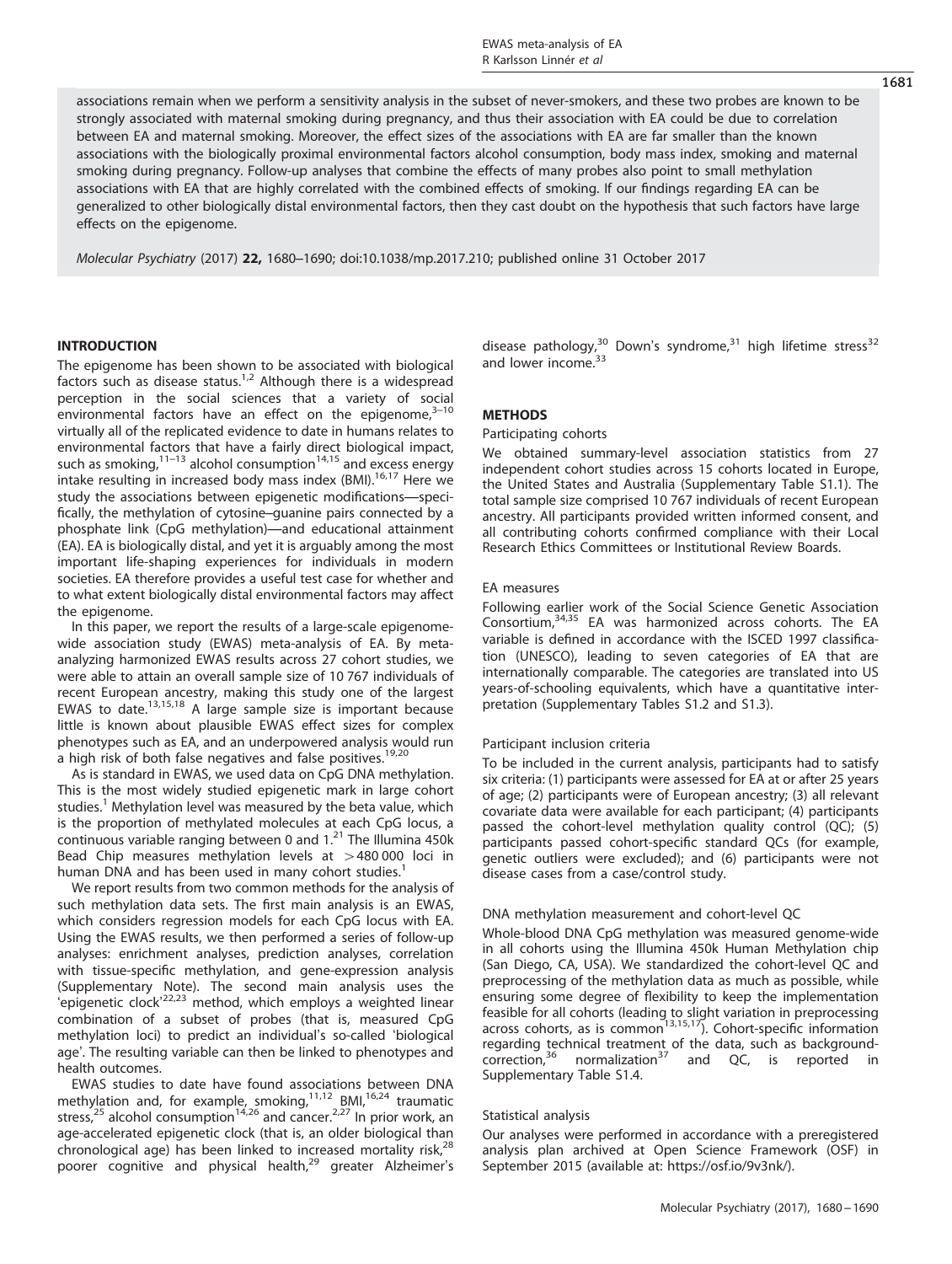## Epigenome-wide association study

1682

To investigate associations with individual methylation markers we first performed cohort-level EWAS of EA that we subsequently meta-analysed (Supplementary Note 2). As is standard, the EWAS was performed as a set of linear regressions in each cohort, one methylation marker at a time, with the methylation beta value (0– 1) as the dependent variable. The key independent variable was EA. We estimated two regression models that differ in the set of covariates included. In the basic model, the covariates were age, sex, imputed or measured white blood cell counts, technical covariates from the methylation array and four genetic principal components to account for population stratification. In the adjusted model, we additionally controlled for BMI (kg/m<sup>2</sup>), smoker status (three categories: current, previous or never smoker), an interaction term between age and sex and a quadratic<br>term for age. As BMI and smoking are correl<u>ate</u>d with EA<sup>[38](#page-9-0),[39](#page-9-0)</sup> and known to be associated with methylation, $13,17$  the basic model may identify associations with EA that are actually due to BMI or smoking. Although the adjusted model reduces that risk, it may also reduce power to identify true associations with EA (by controlling for factors that are correlated with EA). Although we present the results for both models, we focus on the adjusted model because it is more conservative. Details of cohort-specific covariates are presented in Supplementary Table S1.4.

# EWAS QC and meta-analysis

Each participating cohort uploaded EWAS summary statistics to a central secure server for QC and meta-analysis. The number of CpG probes filtered at each step of the QC is presented in Supplementary Table S1.5. We removed: probes with missing Pvalue, s.e. or coefficient estimate; probes with a call rate  $<$  95%; probes with a combined sample size  $<$  1000; probes not available in the probe-annotation reference by Price et  $al.^{40}$  $al.^{40}$  $al.^{40}$  CpH probes  $(H = A/C/T)$ ; probes on the sex chromosomes; and cross-reactive probes highlighted in a recent paper by Chen et  $al^{41}$  $al^{41}$  $al^{41}$  We performed a sample-size-weighted meta-analysis of the cleaned<br>results using METAL.<sup>[42](#page-9-0)</sup> We used single genomic control, as is common in genome-wide association studies (GWAS), [43](#page-9-0) to stringently correct the meta-analysis *P*-values for possible<br>unaccounted for population stratification.<sup>[44](#page-9-0)</sup> Probes with a *P*value  $< 1 \times 10^{-7}$  $< 1 \times 10^{-7}$  $< 1 \times 10^{-7}$ , a commonly used threshold in EWAS<sup>1</sup> that we prespecified in the analysis plan, were considered epigenomewide significant associations.

# Epigenetic clock analyses

To construct our epigenetic clock variables (Supplementary Note 3), the cohort-level raw beta-value data were entered into the online Horvath calculator,<sup>[23](#page-9-0)</sup> as per our preregistered analysis plan. The 'normalize data' and 'advanced analysis for Blood Data' options were selected. The following variables were selected from the calculator's output for subsequent analysis:

- Clock 1. Horvath age acceleration residuals, which are the residuals from the regression of chronological age on Horvath age.
- Clock 2. White blood cell count-adjusted Horvath age acceleration, which is the residual from Clock 1 after additional covariate adjustment for imputed white blood cell counts.
- Clock 3. White blood cell count-adjusted Hannum age acceleration, which is the same as Clock 2 but with the Hannum age prediction in place of the Horvath prediction.
- Clock 4. Cell count-enriched Hannum age acceleration, which is the basic Hannum predictor plus a weighted average of agingassociated cell counts. This index has been found to have the strongest association with mortality.[45](#page-9-0)

These Clock measures are annotated in the Horvath software as follows: 'AgeAccelerationResidual', 'AAHOAdjCellCounts', 'AAHAAdjCellCounts', and 'BioAge4HAAdjAge'. We analyzed two regression models, both with EA as the dependent variable and a clock variable as an independent variable. In the basic age acceleration model, we control for sex, and in the adjusted age acceleration model, we additionally control for BMI and smoker status (current, previous or never smoker). In total, in each adult cohort, we estimated eight regressions: each of the two models with each of the four clock variables as an independent variable. For each of the eight regressions, we performed a sample-sizeweighted meta-analysis of the cohort-level results.

# Polygenic predictions with polygenic methylation score

We performed a prediction analysis with polygenic methylation scores (PGMSs), analogous to polygenic score prediction in the GWAS literature (Supplementary Note 6). We tested the predictive power in three independent adult cohort studies: Lothian Birth Cohort 1936 (LBC1936,  $n = 918$ ), RS-BIOS (Rotterdam Study---BIOS,  $n = 671$ ), and RS3 (Rotterdam Study 3,  $n = 728$ ). We re-ran the EWAS meta-analysis for each prediction cohort to obtain the weights for the PGMS, while holding out the prediction cohort to avoid overfitting. We constructed the PGMS for each individual as a weighed sum of the individual's methylation markers' beta values and the EWAS effect-sizes, using the Z-statistics from the EWAS as weights. (The Z-statistics were used instead of the EWAS coefficients because CpG methylation is the dependent variable in the EWAS regression.). We constructed PGMSs using two different thresholds for probe inclusion,  $P < 1 \times 10^{-5}$  and  $P < 1 \times 10^{-7}$ , with weights from the basic and adjusted EWAS models, for a total of four PGMSs in each prediction cohort.

To shed light on the direction of causation of epigenetic associations, we used a fourth prediction cohort study, a sample of children in the ALSPAC ARIES cohort.<sup>[47](#page-10-0)</sup> We constructed the PGMS using the same approach as described above, in this case using data from cord-blood-based DNA methylation at birth. The outcome variables in this cohort were average educational<br>achievement test scores (Key Stages 1–4<sup>48</sup>) from age 7 up to age 16 years.

To examine the relationship between epigenetic and genetic associations, we also constructed a single-nucleotide polymorphism polygenic score (SNP PGS) for EA. We used SNP genotype data available in the three adult prediction cohort studies (LBC1936, RS-BIOS and RS3). We constructed the SNP PGS in each cohort as a weighted sum of the individual genotypes from all available genotyped SNPs, with GWAS meta-analysis coefficients as weights. We obtained the coefficients by re-running the largest GWAS meta-analysis to date of  $EA^{35}$  $EA^{35}$  $EA^{35}$  after excluding our prediction cohorts (LBC1936, RS-BIOS and RS3).

We evaluated the predictive power of the PGMS by examining the incremental coefficient of determination (incremental  $R^2$ ) for predicting EA (or test scores in ALSPAC ARIES). The incremental  $R^2$ is the difference in  $R^2$  between the regression model with only covariates and the same regression model that additionally includes the PGMS as a predictor. The covariate-only models in the LBC1936, RS-BIOS and RS3 cohorts controlled for age, sex and the SNP PGS. In the ALSPAC ARIES cohort, we controlled for age at assessment and sex. In the ALSPAC ARIES cohort, when we investigate maternal smoking as a potential confound for our EA associations, we add maternal smoking to the set of covariates. We finally restricted the ALSPAC ARIES cohort to children with non-smoking mothers. To investigate a possible interaction effect between the PGMS and SNP PGS, we re-estimated the regression model after adding an interaction term between the PGMS and the SNP PGS, and the incremental  $R<sup>2</sup>$  was calculated as the difference in  $R^2$  relative to the model that included the PGMS and the SNP PGS as additive main effects.

# RESULTS

# Descriptive statistics

Summary statistics from the 27 independent cohort studies from the 15 contributing cohorts are shown in Supplementary Table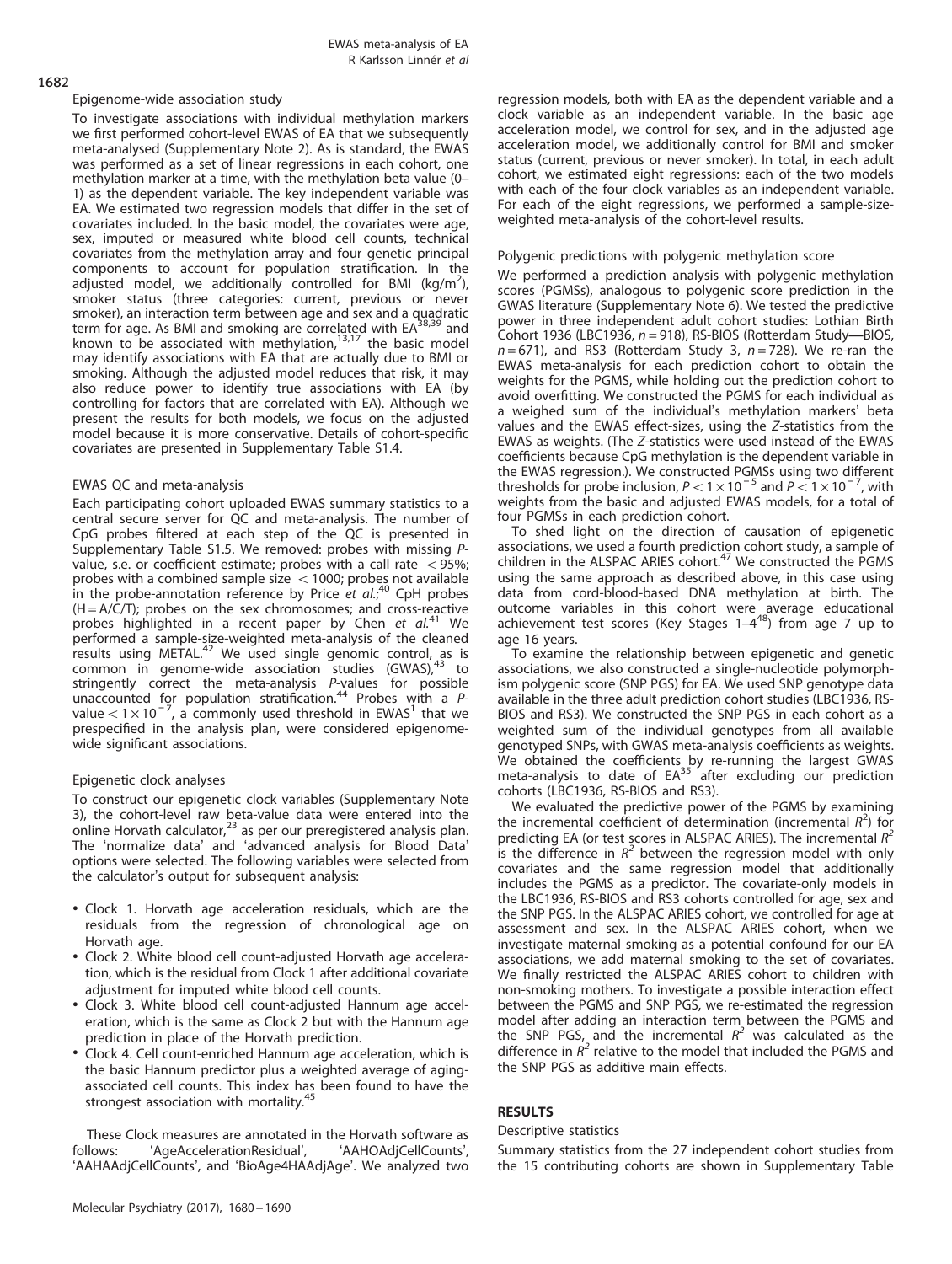S1.1. The mean age at reporting ranges from 26.6 to 79.1 years, and the sample size ranges from 48 to 1658, with a mean of 399 individuals per cohort. The mean cohort EA ranges from 8.6 to 18.3 years of education, and the sample-size-weighted mean is 13.6 (s.d.  $= 3.62$ ). The meta-analysis sample is 54.1% female.

## Epigenome-wide association study

EWAS quality control. The QC filtering is reported in Supplementary Table S1.5. We inspected the quantile–quantile (QQ) plot of the filtered EWAS results from each contributing cohort as part of the QC procedure before meta-analysis. The genomic inflation factor  $(\lambda_{\text{GC}})$ , defined as the ratio of the median of the empirically observed chi-square test statistics to the expected median under the null, had a mean across the cohorts of 1.02 for the adjusted model (s.d.  $= 0.18$ ). We report the cohortlevel genomic inflation factor after probe filtering in Supplementary Table S1.5. The variation in  $\lambda_{GC}$  across cohorts was comparable to that from EWAS performed in cohorts of similar sample size.<sup>[12](#page-9-0)</sup> We applied genomic control at the cohort level, which is a conservative method of controlling for residual population stratification that may remain even despite the regression controls for principal components.<sup>[44](#page-9-0)</sup> The metaanalysis  $\lambda_{\text{GC}}$  was 1.19 for the basic model and 1.06 for the adjusted model.

EWAS results. Figure 1 shows the Manhattan plot for the metaanalysis results of the adjusted model. The Manhattan plot for the basic model is reported in Supplementary Note, together with the QQ plots for the basic and adjusted model. In the basic model, there were 37 CpG probes associated with EA at our preregistered epigenome-wide P-value threshold  $(P < 1 \times 10^{-7})$ ; these results are reported in Supplementary Table S1.6a. In the adjusted model, there were nine associated probes, listed in [Table 1](#page-4-0) (with additional details in Supplementary Table S1.7a), all of which were also associated in the basic model. We hereafter refer to the adjusted model's nine associated probes as the 'lead probes'. In Supplementary Note 2.4.2, we present the association results with false discovery rate  $< 0.05$ , but as this threshold was not prespecified in the analysis plan, we do not present these results as main findings.

To investigate how the EWAS results look at a regional level, we analyzed the distribution of the EWAS associations across the genome by performing enrichment tests for methylation density regions<sup>[40](#page-9-0)</sup> (the so-called 'HIL' categories; Supplementary Note 5.2). 1683

We found that the number of probes with  $P < 1 \times 10^{-7}$  is more or less proportional to the total number of probes in every region and that there is enrichment for association in all four methylation density categories: high-density CpG islands (HC), intermediatedensity CpG islands (IC), intermediate-density CpG islands bordering HCs (ICshore), and non-islands (LC).

The effect sizes of the associations for the nine lead probes are shown in [Table 1.](#page-4-0) The coefficients of determination  $(R^2s)$  range from 0.3% to 0.7%. To put these effect sizes in perspective, [Figure 2](#page-4-0) and Supplementary Table S1.8 compare the  $R^2$ s for the top 50 probes in our adjusted model with the top 50 probes from recent large-scale EWAS of smoking,<sup>[13](#page-9-0)</sup> maternal smoking,<sup>1</sup> alcohol consumption<sup>[15](#page-9-0)</sup> and BMI,<sup>[17](#page-9-0)</sup> as well as the top 50 GWAS SNP associations with EA.<sup>[35](#page-9-0)</sup> The EA EWAS associations of our study are an order of magnitude larger than the largest EA SNP effect sizes. However, our EWAS associations are small in magnitude relative to the EWAS associations reported for more biologically proximal environmental factors. BMI is the most similar to EA, with  $R^2$ s of associated probes approximately 20–50% larger than those for EA. Relative to the largest  $R^2$  for an EA-associated probe, the largest effect for probes associated with smoking and maternal smoking are greater by factors of roughly 3 and 17, respectively.

Lookup of lead probes in the published EWAS of smoking. As our smoker-status control variable is coarse and discrete (current, former or never smoker), we were concerned that the adjusted EWAS model might not have adequately controlled for exposure to smoking (that is, amount and duration of smoking and exposure to second-hand smoke). Therefore, we performed a lookup of our lead probes in the published EWAS on smoking (Supplementary Note 4 and Supplementary Table S1.10). We found that all nine lead probes have previously been associated with smoking. The results of this lookup motivated our analysis of the never-smoker subsample, discussed next.

Robustness of EWAS results in the never-smoker subsample. To minimize the possible confounding effect of smoking on the association between EA and CpG methylation, we conducted a set of analyses that we did not anticipate when we preregistered our analysis plan. Specifically, we went back to the cohorts and asked them to re-conduct their EWAS, this time restricting the analysis to individuals who self-reported to be never smokers. After following the same QC steps as above, we performed a new meta-analysis of these results  $(n = 5175)$ .



Figure 1. Manhattan plot of the adjusted epigenome-wide association study (EWAS) model. The figure displays the Manhattan plot of the meta-analysis of the adjusted EWAS model (the Manhattan plot of the basic model is reported in Supplementary Note). The  $x$  axis is the chromosomal position, and the y axis is the significance on a − log<sub>10</sub> scale. The dashed lines mark the threshold for epigenome-wide significance (P = 1 × 10<sup>-7</sup>) and for suggestive significance (P = 1 × 10<sup>-5</sup>). Each epigenome-wide associated probe is marked with a red × and the symbol of the closest gene based on physical position.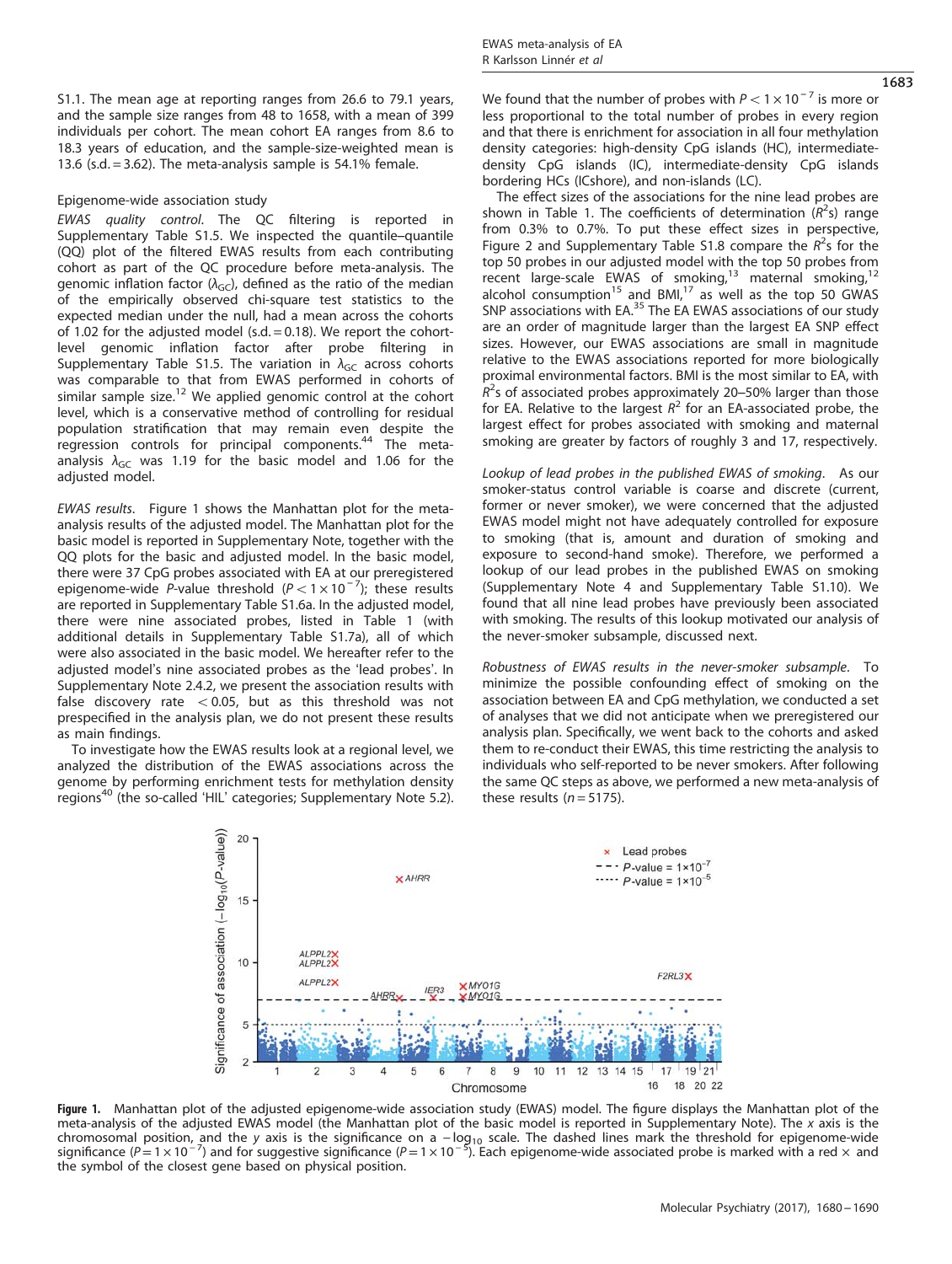EWAS meta-analysis of EA R Karlsson Linnér et al

<span id="page-4-0"></span>

| EWAS association results—adjusted model (9 probes with P-value $< 1 \times 10^{-7}$ ) |                          |         |                                  |             |                 |                                 |                                                    |                       |                             |                           |
|---------------------------------------------------------------------------------------|--------------------------|---------|----------------------------------|-------------|-----------------|---------------------------------|----------------------------------------------------|-----------------------|-----------------------------|---------------------------|
| Probe                                                                                 | Chr:Position<br>(GRCh37) | n       | P-value                          | $R^2$       | Closest<br>gene | Distance<br>closest gene<br>TSS | Expected power in<br>never-smokers<br>$(n = 5175)$ | n (never-<br>smokers) | P-value (never-<br>smokers) | $R^2$ (never-<br>smokers) |
| cq05575921                                                                            | 5:373379                 |         | $10\,315$ $2.03 \times 10^{-17}$ | 0.70% AHRR  |                 | $-47656$                        | 75.1%                                              | 5174                  | $1.46 \times 10^{-1}$       | 0.04%                     |
|                                                                                       | ca21566642 2:233284662   | 9633    | $2.26 \times 10^{-11}$           |             | 0.46% ALPPL2    | 13 110                          | 33.3%                                              | 4627                  | $6.36 \times 10^{-2}$       | 0.07%                     |
| cq05951221                                                                            | 2:233284403              |         | $10313$ $1.12 \times 10^{-10}$   |             | 0.40% ALPPL2    | 12851                           | 22.2%                                              | 5174                  | $3.10 \times 10^{-3}$       | 0.17%                     |
| ca03636183                                                                            | 19:17000586              | 10 3 13 | $1.24 \times 10^{-9}$            | 0.36% F2RL3 |                 | 760                             | 15.2%                                              | 5172                  | $6.55 \times 10^{-1}$       | 0.00%                     |
| cg01940273                                                                            | 2:233284935              | 10 3 16 | $3.84 \times 10^{-9}$            |             | 0.34% ALPPL2    | 13 3 8 3                        | 12.3%                                              | 5175                  | $3.37 \times 10^{-2}$       | 0.09%                     |
| ca12803068                                                                            | 7:45002920               | 10 316  | $8.09 \times 10^{-9}$            |             | 0.32% MYO1G     | 6067                            | 10.6%                                              | 5174                  | $1.48 \times 10^{-4}$       | 0.28%                     |
| cq22132788                                                                            | 7:45002487               | 9531    | $5.52 \times 10^{-8}$            |             | 0.31% MYO1G     | 6500                            | 9.2%                                               | 4334                  | $4.35 \times 10^{-4}$       | 0.28%                     |
| cg06126421                                                                            | 6:30720081               | 9718    | $6.63 \times 10^{-8}$            | 0.30% IER3  |                 | $-7753$                         | 8.2%                                               | 5174                  | $2.98 \times 10^{-1}$       | 0.02%                     |
| cq21161138                                                                            | 5:399361                 | 10 309  | $7.39 \times 10^{-8}$            | 0.28% AHRR  |                 | $-21674$                        | 6.4%                                               | 5170                  | $6.59 \times 10^{-2}$       | 0.07%                     |

Abbreviations: EWAS, epigenome-wide association study; TSS, transcription start site. Note: 'Distance closest gene TSS' measured in base pairs. An extended version of this table is available in Supplementary Table S1.7a.



**Figure 2.** Epigenome-wide association study (EWAS) effect sizes (in terms of variance explained) across traits and with genome-wide<br>association study (GWAS). The figure displays the effect size estimates in terms of R<sup>2</sup>, adjusted EWAS model. For comparison, we present the 50 top probes from recent EWAS on alcohol consumption (n=9643, Liu et al., 2016), body mass index (BMI; n = 7798, Mendelson *et al.*, 2017), smoking (n = 9389, Joehanes *et al.*, 2016) and maternal smoking (n = 6685, Joubert<br>*et al.*<sup>12</sup>). For comparison with GWAS effect sizes, we contrast the EWAS prob single-nucleotide polymorphisms (SNPs) from a recent GWAS on educational attainment (EA;  $n = 405073$ , Okbay et al., 2016). Panels (a and b) display the same results but with a different scaling of the y axis in order for the smaller effect sizes to be visible.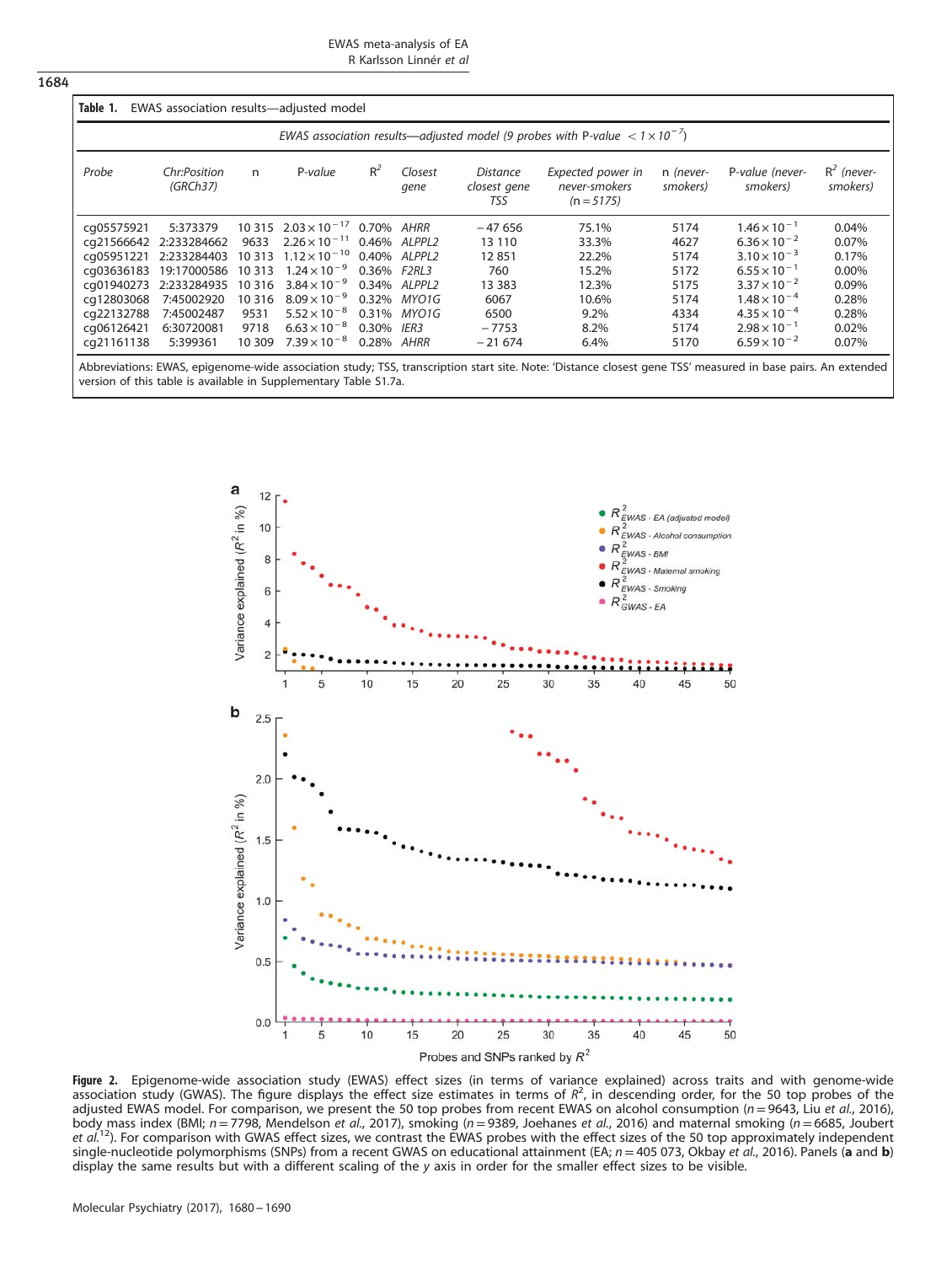<span id="page-5-0"></span>

Figure 3. Comparison of educational attainment (EA) epigenome-wide association study (EWAS) effect sizes with the effect sizes in the neversmoker subsample and in smoking EWAS results. Panel (a) displays the effect-size estimates in terms of  $R^2$  for the nine lead probes, in descending order, and the lead probe's corresponding effect size when re-estimated in the subsample of never smokers. Panel (**b**) displays the same information for the lead probes' effect-<br>same information for the probes size estimates from two recent EWAS of smoking (n=9389, Joehanes et al.<sup>13</sup>), and maternal smoking (n=6685, Joubert et al.<sup>[12](#page-9-0)</sup>). The smoking and maternal smoking estimates are only publicly available for probes associated at false discovery rate  $<$  0.05 in the respective EWAS.



Figure 4. Effect-size estimates (in days) of the epigenetic clock analyses with 95% confidence intervals. Panel (a) displays the effect-size estimates from the basic age acceleration model, and panel (b) displays the effect-size estimates from the adjusted age acceleration model. The effect size is denoted in days of age acceleration per year of educational attainment, and error bars represent 95% confidence intervals.

In this subsample, the effect-size estimates were smaller by at least 60% for 7 of the 9 lead probes (see [Table 1](#page-4-0) and Figure 3a), whereas two probes (cg12803068 and cg22132788) had similar effect-size estimates as in the full sample (statistically

distinguishable from 0 with  $P = 1.48 \times 10^{-4}$  and  $P = 4.35 \times 10^{-4}$ , respectively). These two probes, however—both in proximity to the gene MYO1G—have been found to be associated with maternal smoking during pregnancy, and the effects on the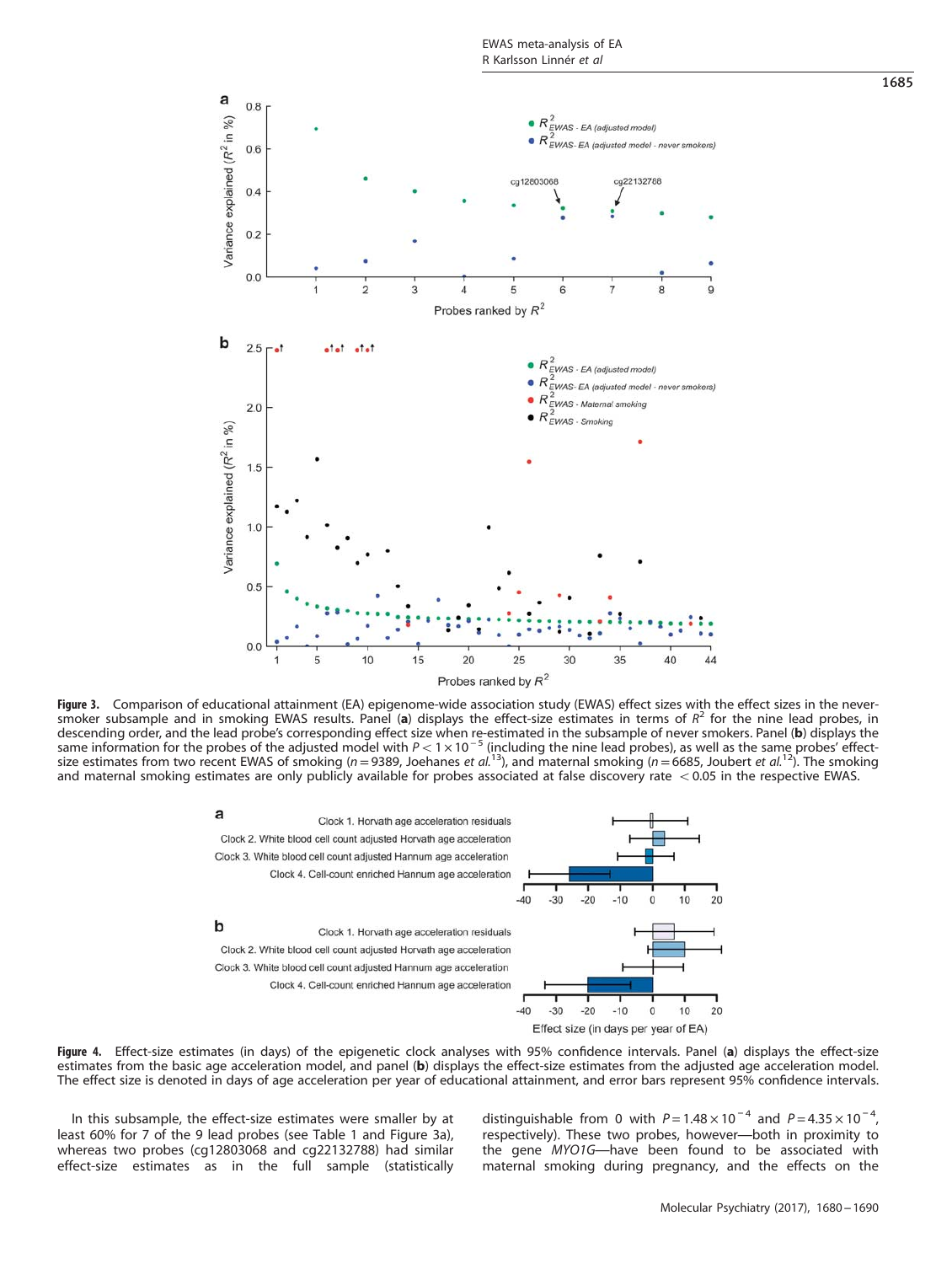methylation of this gene are persistent when measured at age 17 years in the offspring.<sup>[12](#page-9-0),[49](#page-10-0)</sup> This influence has been shown to continue through to middle age[.50](#page-10-0) We cannot distinguish between the hypothesis that these probes have some true association with EA and the hypothesis that their apparent association with EA is entirely driven by more maternal smoking during pregnancy among lower EA individuals. We also cannot rule out that the probes' association with EA is driven by secondhand smoke exposure, which could also be correlated with EA.

To assess how widely such confounding may affect the EA results, in [Figure 3b](#page-5-0) we compare the effect sizes of all the probes associated with EA at  $P < 1 \times 10^{-5}$  in the adjusted EWAS model to the effect sizes found for the same probes in EWAS meta-analyses of smoking<sup>[13](#page-9-0)</sup> and maternal smoking<sup>[12](#page-9-0)</sup> (see also Supplementary Table S.1.11). Many of the EA-associated probes are also associated with smoking or maternal smoking, strongly suggesting that residual smoking exposure (that is, the misclassification of amount and duration of smoking and second-hand smoke that is not captured by the smoking covariate) and maternal smoking remain potential confounding factors for the probe associations with EA, even in the subsample of individuals who are selfreported never smokers.

Epigenetic clock associations with EA. Two cohorts, FINRISK and MCCS, did not contribute to the epigenetic clock analyses. Therefore, the sample sizes for these analyses were smaller than for the EWAS meta-analysis: 8173 for the basic age acceleration model and 7691 for the adjusted age acceleration model (the difference being due to missing covariates for some individuals). The effect-size estimates are presented in [Figure 4](#page-5-0) and Supplementary Table S1.9. There was no evidence for an association between EA and Clocks 1, 2 or 3, but the association between EA and Clock 4 was strong  $(P=3.51 \times 10^{-6}$  and  $P = 4.51 \times 10^{-4}$  in the basic and adjusted age acceleration models, respectively). The point estimates were small, however: using Clock 4, each year of EA was associated with a 0.071-year (that is, 26-day) reduction in age acceleration in the basic model and a 0.055-year (that is, 20-day) reduction in the adjusted model. Overall then, higher EA was associated with slightly younger biological age when compared with chronological age. We note that the epigenetic clock that was found to be associated with EA, Clock 4, has previously been found to be the most predictive epigenetic clock measure of mortality, $45$  and an independent study also found a negative association between Clock 4 and EA<sup>[46](#page-9-0)</sup>

Prediction using PGMSs. The incremental  $R^2$ s from the prediction of EA with PGMSs in our adult prediction cohort studies, the LBC1936, RS-BIOS and RS3, are reported in Supplementary Table S1.13a and Figure 5. Across the four PGMSs constructed with weights from the basic and adjusted model, and with the two probe-inclusion thresholds  $(P < 1 \times 10^{-5}$  and  $P < 1 \times 10^{-7}$ ), the incremental  $R^2$ s ranged from 1.4% to 2.0% ( $P \leqslant 3.28 \times 10^{-8}$ ). There was also weak evidence for an interaction between the PGMS and the SNP PGS in predicting EA, with the  $R^2$ s for the interaction term ranging from 0.1% to 0.3% (P-values ranged from 0.01 to 0.12).

In the subsample of never smokers, the PGMSs (constructed with weights derived from the full EWAS sample), the PGMS is far less predictive, with incremental  $R^2$ s ranging from 0.3% to 0.9% (Figure 5 and Supplementary Table S1.13b). The two PGMSs constructed from probes with  $P < 1 \times 10^{-5}$  in the EWAS were associated with EA at  $P < 0.05$ , while the two PGMSs constructed only from the lead probes with  $P < 1 \times 10^{-7}$  were not (P>0.05). No interaction effect was found between the PGMS and the SNP PGS in the never-smoker subsample.

To further investigate confounding by smoking in the prediction analysis, we examined the correlations between our PGMSs constructed from the lead probes (that is, those associated with EA at significance threshold  $P < 1 \times 10^{-7}$ ) in either our basic or



Figure 5. Methylation score prediction of educational attainment in independent holdout samples. Panel (a) displays the prediction in all individuals, and panel (b) displays the prediction in the subsample of never smokers. Four methylation scores were constructed using coefficient estimates from the basic model versus adjusted model, crossed with a P-value threshold of  $1 \times 10^{-5}$  and  $1 \times 10^{-7}$  $\sqrt{ }$ . The sample sizes of the LBC1936, the RS3 and the RS-BIOS cohorts are 918, 728 and 671 individuals, respectively. We performed samplesize-weighted meta-analysis across the cohorts for each of the four methylation score prediction analyses. From left to right, the respective P-values testing the null hypothesis of zero predictive power are  $4.42 \times 10^{-11}$ ,  $7.76 \times 10^{-11}$ ,  $2.02 \times 10^{-11}$  and  $3.28 \times 10^{-1}$ for the full sample and 0.0183, 0.0898, 0.0051 and 0.1818 for the never smokers, respectively. The full prediction results are presented in Supplementary Tables S1.9a and b.

adjusted model and a PGMS for smoking (see Supplementary Note 6.2.2 for details). For the smoking PGMS, we use the 187 probes that were identified at epigenome-wide significance  $(P < 1 \times 10^{-7})$  and then successfully replicated in a recent EWAS of smoking.<sup>[51](#page-10-0)</sup> We examine the PGMS correlations in our full prediction samples, not restricted to never smokers. For the EA PGMS from our basic model, we find a correlation with the smoking PGMS of -0.96 in RS3, -0.94 in RS-BIOS and -0.93 in LBC1936. For the EA PGMS from our adjusted model, the correlations are − 0.90, − 0.89 and − 0.91, respectively. In all cases, the nearly perfect correlation between the smoking and EA methylation scores strongly suggests that smoking status confounds the EWAS associations with EA.

Turning to the child sample in the ALSPAC ARIES cohort,<sup>[47,49](#page-10-0)</sup> we examined whether a PGMS constructed from methylation assessed in cord blood samples at birth was predictive of four prospective measures of educational achievement test scores (Key Stage 1–4<sup>48</sup>), collected between ages 7 and 16 years (Supplementary Note 6.1.1). The results are reported in Supplementary Table S1.13c. The largest incremental  $R^2$  was 0.73% ( $P = 0.0094$ ), and it was attained in the model predicting school performance at age 14–16 years (that is, the Key Stage 4 test scores). However, once maternal smoking status was added as a control variable, the predictive power of the PGMS became essentially zero (incremental  $R^2 = 0.05\%$ ,  $P = 0.234$ ). This suggests that the confounding effects of maternal smoking strongly influenced the predictive power of the PGMS for EA. We draw

# 1686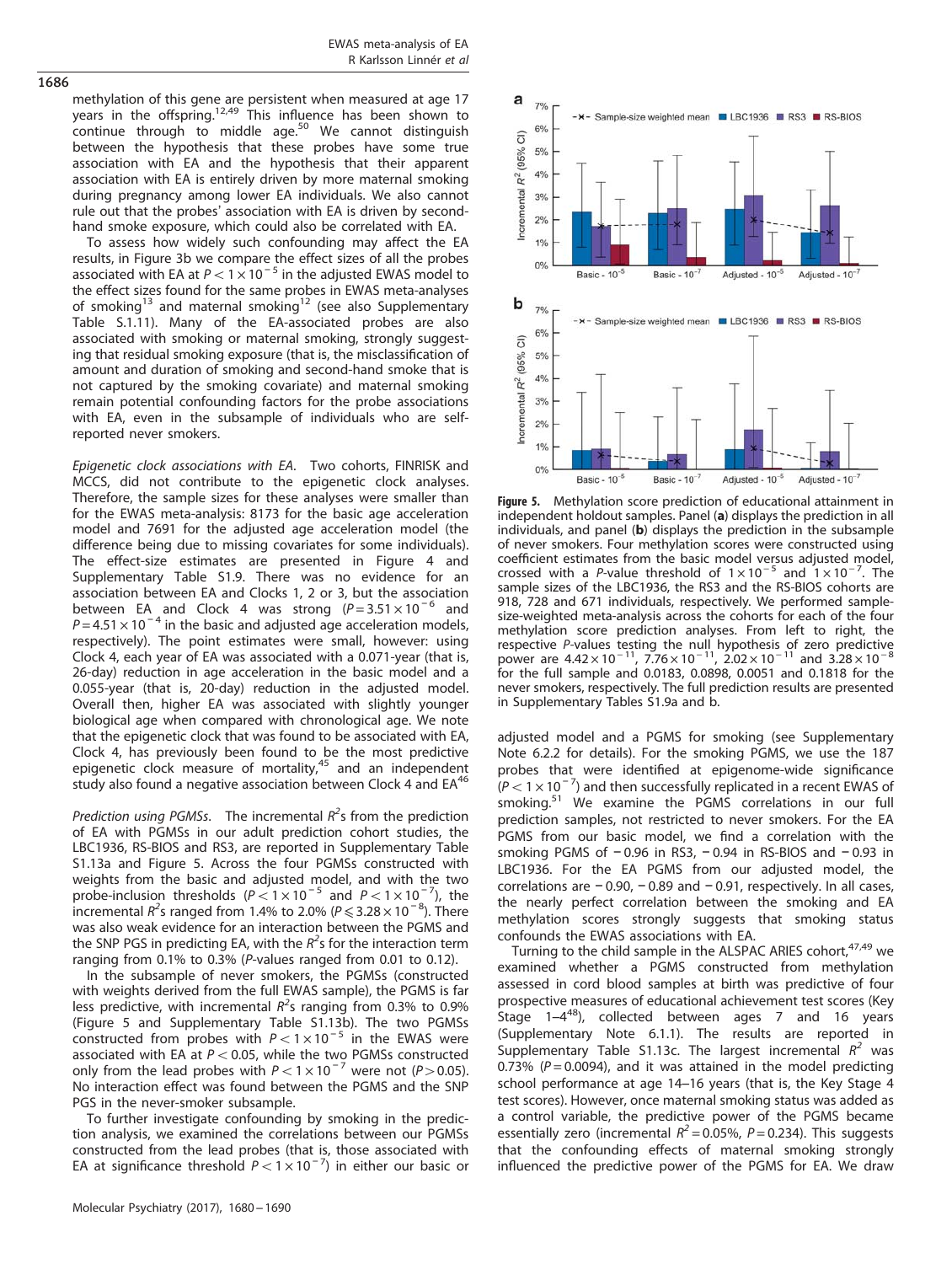<span id="page-7-0"></span>

Figure 6. Correlations between tissue-specific methylation and the epigenome-wide association study association results (adjusted model). Panel (a) displays the correlation estimates based on the whole-genome bisulfite sequencing methylation measurement, and panel (b) displays results based on the mCRF methylation measurement. (The mCRF measurement combines sequencing data from the MeDIP-seq and MRE-seq methods.) The method is described in Supplementary Note 7. Correlations that are significant after Bonferroni correction are marked with two asterisks (\*\*), and marginal significance ( $P < 0.05$ ) is marked with one asterisk (\*). The tissue-specific methylation data are from the Roadmap Epigenomics Consortium, and we used their categorization and color code for simplicity of comparison.<sup>5</sup>

two conclusions from these results from the child sample. First, they reinforce the concern that maternal smoking was a major confound for any probe associations with EA. Second, they suggest that any true methylation–EA associations were unlikely to be driven by a causal effect of methylation on EA.

Overlap between EWAS probes and published GWAS associations. To supplement our polygenic score analyses of the overlap between epigenetic and genetic associations, we next investigated whether our lead probes are located at loci that contain SNPs previously identified in GWAS of EA and smoking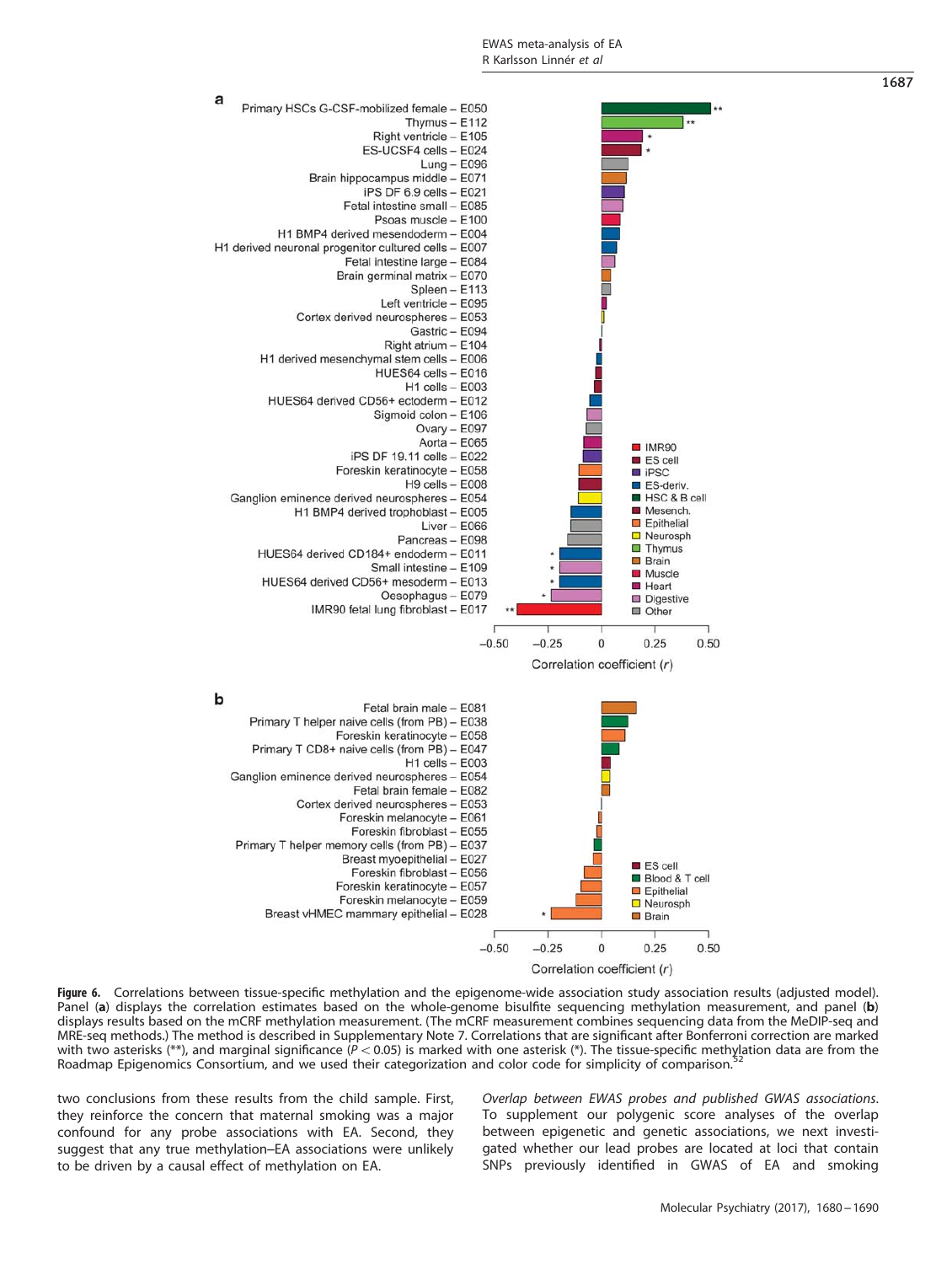(Supplementary Note 5). Considering jointly the 141 approximately independent EWAS probes with  $P < 1 \times 10^{-4}$ , we did not find evidence of enrichment for either EA-linked SNPs ( $P = 0.206$ ) or smoking-linked SNPs  $(P = 0.504)$ . Considering the probes individually, one probe (cg17939805) was found to be in the same genomic region as a SNP (rs9956387) associated with EA (with a genomic distance of 607 bp), whereas no probes were close to SNPs previously identified as linked to smoking.

Correlation of EWAS results with tissue-specific methylation. To answer the question of whether our EWAS associations are correlated with any tissue-specific DNA methylation, we utilized the tissue-specific methylation data made available by the Epigenomic Roadmap Consortium.[52](#page-10-0) Their data were used to calculate tissue-specific deviations from average cross-tissue methylation at the loci corresponding to the EWAS CpG probes<br>associated with EA at a P-value <  $1 \times 10^{-4}$  (Supplementary Note 7). We examined the correlation between these tissue-specific deviations and the EWAS association test statistics (Z-statistics) of the probes, using the results from the adjusted EWAS model. We report the results in [Figure 6](#page-7-0) and in Supplementary Table S1.14. The strongest correlations were found for primary haematopoietic stem cells granulocyte colony-stimulating factor-mobilized female and IMR90 fetal lung fibroblast. Intermediate strength correlations were found across multiple, seemingly unrelated tissues, while no correlations of relevant magnitudes were found with the brain tissues available in the Roadmap. We interpret the lack of correlation with tissues plausibly related to EA (such as brain tissues) as supporting the conclusion that the EWAS results are driven by confounding factors rather than by a true association with EA.

Pathway analysis with gene-expression data. Using the GTEx<sup>[53](#page-10-0)</sup> expression data and the webtool 'functional mapping and annotation of genetic associations' (FUMA)<sup>54</sup> we performed a pathway analysis. The analysis used the GTEx gene-expression levels to cluster the 29 genes physically closest to the EA-associated (at  $P < 1 \times 10^{-5}$ ) CpG probes of the adjusted model (Supplementary Note 8). The results of the expression analysis are displayed in Supplementary Figure 4. We find that the genes closest to the EA-associated probes are expressed across multiple tissues that have no clear relationship to EA (such as blood tissues, among many other); for further discussion, see Supplementary Note. Overall, these results are consistent with the hypothesis that the EWAS results are driven by confounding factors.

# **DISCUSSION**

We believe this study provides one of the first large-scale investigations in humans of epigenetic changes linked to a biologically distal environmental factor. In our EWAS meta-analysis —one of the largest EWAS conducted to date—we found nine CpG probes associated with EA. Each of these probes explains 0.3–0.7% of the variance in EA—effect sizes somewhat smaller than the largest EWAS effects that have been observed for BMI and many times smaller than those observed for alcohol consumption, smoking and especially maternal smoking during pregnancy. When we restrict our analysis to the subsample of never smokers, the effect sizes of seven out of the nine lead probes are substantially attenuated. Moreover, the other two lead probes have been found in previous work to be strongly associated with maternal smoking during pregnancy.<sup>[12](#page-9-0)</sup> More generally, comparing our own results to those from previous EWAS highlights a variety of factors correlated with EA, including not only maternal smoking but also alcohol consumption and BMI, as potentially major confounding factors for the EA associations we detect. We also cannot rule out that other factors correlated with EA, such as exposure to second-hand smoke, could confound the EA associations. This should be taken into account in future endeavours of associating methylation with biologically distal factors that are known to correlate with environmental factors that have a fairly direct biological impact, such as smoking.

Convincingly establishing a causal effect of EA would require analyzing a sample with quasi-random variation in EA, such as a sample in which some individuals were educated after an increase in the number of years of compulsory schooling and other individuals were educated before the law change.<sup>[55](#page-10-0)</sup> We are not aware of large EWAS samples with quasi-random variation at present, but we anticipate that such samples will become available as methylation becomes more widely measured.

Although the EWAS we report here is among the largest conducted to date, our sample size of 10 767 individuals is only large enough to identify nine probes associated with EA at the conventional epigenome-wide significance threshold. Subsequent EWAS conducted in larger samples that have sufficient statistical power to identify a much larger number of EA-associated probes will enable more extensive investigations of overlap with probes associated with other phenotypes than were possible from our results, as well as analyses of the biological functions of the probes. Besides limited statistical power, other limitations of our study, common to EWAS research designs, are that we study methylation cross-sectionally and not longitudinally and that we only investigate CpG methylation and not other types of epigenetic modifications. Also, our study focuses on single CpG sites; future studies could consider additional analytical approaches to assess regions of differential methylation (for example, genes). Once suitable methods have been developed, it would also be of interest to estimate the overall proportion of variance in EA that can be attributed to individual differences in DNA methylation patterns.

# **CONCLUSION**

One plausible hypothesis is that environmental influences on the epigenome—even those due to everyday, social environmental factors—are pervasive and profound. $3$  According to the logic of this view, a major life experience that occurs over many years, such as EA, should leave a powerful imprint on the epigenome. Motivated by this view and by the evidence of large EWAS effects in studies of lifestyle factors, when we embarked on this project we entertained the hypothesis that we might find large associations between EA and methylation. We also entertained the alternative hypothesis that EA, because it is so biologically distal, may exhibit much weaker associations with methylation.

Although our results do not allow us to distinguish how much of the effects we find are due to true associations with EA and how much are due to confounding factors, they strongly suggest that the effect sizes we estimate are an upper bound on the effect sizes of any true methylation associations with EA. These upper-bound effect sizes are far smaller than associations with more biologically proximal environmental factors that have been studied. If our results can be generalized beyond EA to other biologically distal environmental factors, then they cast doubt on the hypothesis that such factors have large effects on the epigenome.

# CONFLICT OF INTEREST

The authors declare no conflict of interest.

# ACKNOWLEDGMENTS

This research was carried out under the auspices of the Social Science Genetic Association Consortium (SSGAC). The SSGAC seeks to facilitate studies that

# 1688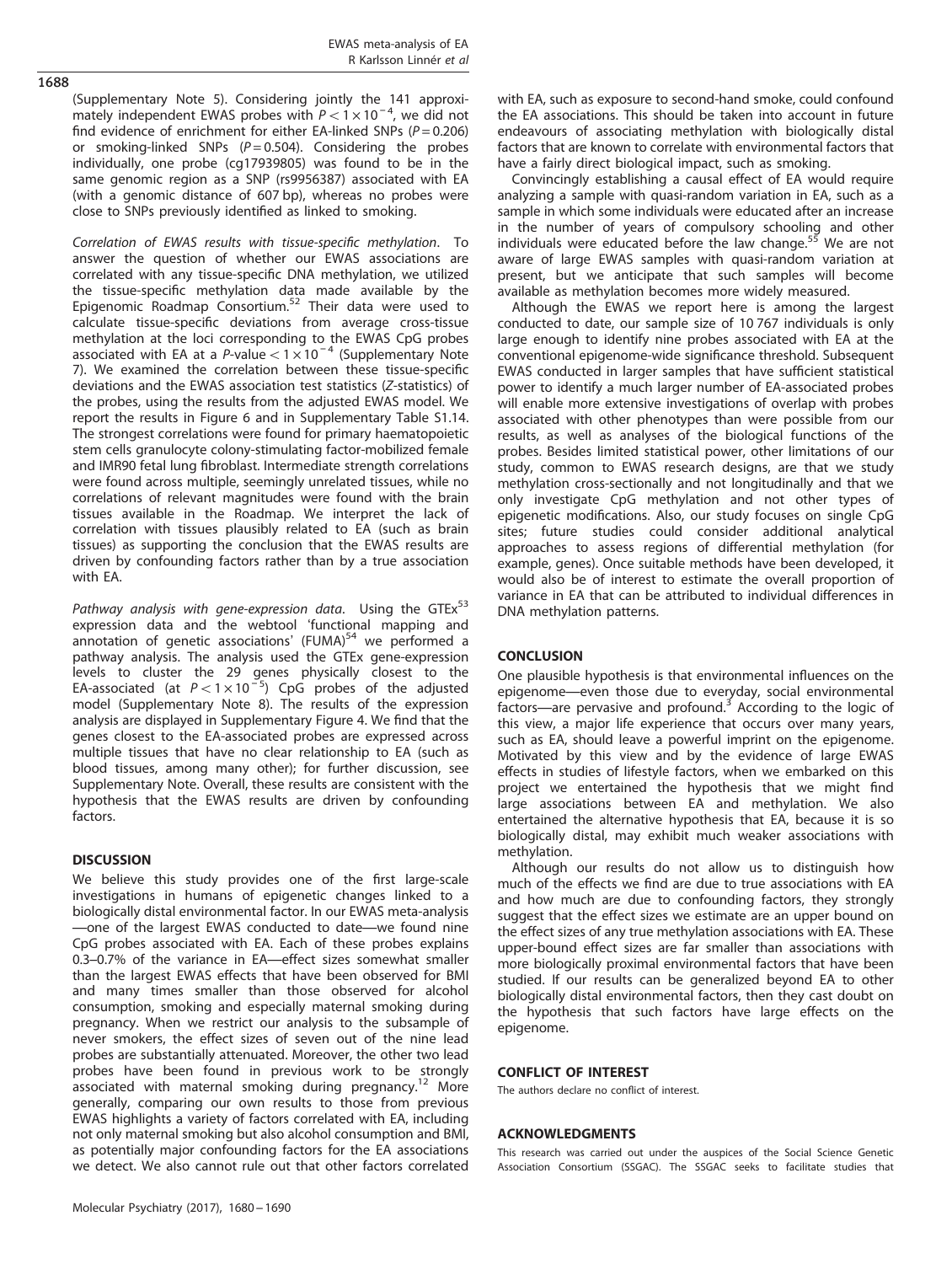<span id="page-9-0"></span>investigate the influence of genes on human behavior, well-being and socialscientific outcomes using large genome-wide association study meta-analyses. The SSGAC also provides opportunities for replication and promotes the collection of accurately measured, harmonized phenotypes across cohorts. The SSGAC operates as a working group within the CHARGE consortium. A full list of acknowledgments is provided in Supplementary Note. Upon publication, results can be downloaded from the SSGAC website (http://www.thessgac.org/). Data for our analyses come from many studies and organizations, some of which are subject to a MTA, and are listed in the Supplementary Note. We thank Aysu Okbay for conducting the meta-analyses for the SNP polygenic scores. The data were accessed under Section 4 of the Data Sharing Agreement of the SSGAC.

## **REFERENCES**

- 1 Rakyan VK, Down TA, Balding DJ, Beck S. Epigenome-wide association studies for common human diseases. Nat Rev Genet 2012; 12: 529–541.
- 2 Veldhoven KV, Polidoro S, Baglietto L, Severi G, Sacerdote C, Panico S et al. Epigenome-wide association study reveals decreased average methylation levels years before breast cancer diagnosis. Clin Epigenetics 2015; 7: 67–79.
- 3 Champagne FA, Curley JPEpigenetic influence of the social environment. In: Petronis A, Mill J (eds). Brain, Behavior, and Epigenetics. Springer-Verlag Berlin Heidelberg: Heidelberg, Germany, 2011, pp 23–40.
- 4 Beach SRH, Lei M-K, Brody GH, Kim S, Barton AW, Dogan MV et al. Parenting, socioeconomic status risk, and later young adult health: exploration of indirect effects via DNA methylation. Child Dev 2016; 87: 111–121.
- 5 Borghol N, Suderman S, McArdle W, Racine A, Hallet M, Pembrey M et al. Associations with early-life socio-economic position in adult DNA methylation. Int J Epidemiol 2012; 41: 62–74.
- 6 Cunliffe VT. The epigenetic impacts of social stress: how does social adversity become biologically embedded? Epigenomics 2016; 8: 1653–1669.
- 7 Jones-Mason K, Allen IE, Bush N, Hamilton S. Epigenetic marks as the link between environment and development: examination of the associations between attachment, socioeconomic status, and methylation of the SLC6A4 gene. Brain Behav 2016; 6: 1–18.
- 8 Stringhini S, Polidoro S, Sacerdote C, Kelly RS, Veldhoven K, Agnoli C et al. Lifecourse socioeconomic status and DNA methylation of genes regulating inflammation. Int J Epidemiol 2015; 44: 1320–1330.
- 9 Szyf M. DNA methylation, the early-life social environment and behavioral disorders. J Neurodev Disord 2011; 3: 238–249.
- 10 Szyf M, McGowan P, Meany MJ. The social environment and the epigenome. Environ Mol Mutagen 2008; 49: 46–60.
- 11 Gao X, Jia M, Zhang Y, Breitling LP, Brenner H. DNA methylation changes of whole blood cells in response to active smoking exposure in adults: a systematic review of DNA methylation studies. Clin Epigenetics 2015; 7: 113–123.
- 12 Joubert BR, Felix JF, Yousefi P, Bakulski KM, Just AC, Breton C et al. DNA methylation in newborns and maternal smoking in pregnancy: genome-wide consortium meta-analysis. Am J Hum Genet 2016; 98: 680–696.
- 13 Joehanes R, Just AC, Marioni RE, Pilling LC, Reynolds LM, Mandaviya PR et al. Epigenetic signatures of cigarette smoking. Circ Cardiovasc Genet 2016; 9: 436–447.
- 14 Ungerer M, Knezovich J, Ramsay M. In utero alcohol exposure, epigenetic changes, and their consequences. Alcohol Res 2013; 35: 37–46.
- 15 Liu C, Marioni RE, Hedman ÅK, Pfeiffer L, Tsai P-C, Reynolds LM et al. A DNA methylation biomarker of alcohol consumption. Mol Psychiatry 2016; e-pub ahead of print 15 November 2016; doi: 10.1038/mp.2016.192.
- 16 Demerath EW, Guan W, Grove ML, Aslibekyan S, Mendelson MM, Zhou Y-H et al. Epigenome-wide association study (EWAS) of BMI, BMI change and waist circumference in African American adults identifies multiple replicated loci. Hum Mol Genet 2015; 24: 4464–4479.
- 17 Mendelson MM, Marioni RE, Joehanes R, Liu C, Hedman ÅK, Aslibekyan S et al. Association of body mass index with DNA methylation and gene expression in blood cells and relations to cardiometabolic disease: a Mendelian randomization approach. PLoS Med 2017; 14: 1–30.
- 18 Ligthart S, Marzi C, Aslibekyan S, Mendelson MM, Conneely KN, Tanaka T et al. DNA methylation signatures of chronic low-grade inflammation are associated with complex diseases. Genome Biol 2016; 17: 1–15.
- 19 Ioannidis JPA. Why most published research findings are false. PLoS Med 2005; 2: 696–701.
- 20 Benjamin DJ, Cesarini D, Chabris CF, Glaeser EL, Laibson DJ, Gudnason V et al. The promises and pitfalls of genoeconomics. Annu Rev Econom 2012; 4: 627–662.
- 21 Du P, Zhang X, Huang C-C, Jafari N, Kibbe WA, Lifang H et al. Comparison of Betavalue and M-value methods for quantifying methylation levels by microarray analysis. BMC Bioinformatics 2010; 11: 587–596.
- 22 Hannum G, Guinney J, Zhao L, Zhang L, Hughes G, Sadda S et al. Genome-wide methylation profiles reveal quantitative views of human aging rates. Mol Cell 2013; 49: 359–367.
- 23 Horvath S. DNA methylation age of human tissues and cell types. Genome Biol 2013; 14: 1–19.
- 24 Rönn T, Volkov P, Gillberg L, Kokosar M, Perfilyev A, Jacobsen AL et al. Impact of age, BMI and HbA1c levels on the genome-wide DNA methylation and mRNA expression patterns in human adipose tissue and identification of epigenetic biomarkers in blood. Hum Mol Genet 2015; 24: 3792–3813.
- 25 Houtepen LC, Vinkers CH, Carrillo-Roa T, Hiemstra M, Lier PA, Meeus W et al. Genome-wide DNA methylation levels and altered cortisol stress reactivity following childhood trauma in humans. Nat Commun 2016; 7: 1–10.
- 26 Masemola ML, Merwe L, Lombard Z, Viljoen D, Ramsay M. Reduced DNA methylation at the PEG3 DMR and KvDMR1 loci in children exposed to alcohol in utero: a South African Fetal Alcohol Syndrome cohort study. Front Genet 2015; 5:  $1 - 12$ .
- 27 Barrow TM, Michels KB. Epigenetic epidemiology of cancer. Biochem Biophys Res Commun 2014; 455: 70–83.
- 28 Marioni RE, Harris SE, Shah S, McRae AF, Zglinicki T, Martin-Ruiz C et al. The epigenetic clock and telomere length are independently associated with chronological age and mortality. Int J Epidemiol 2016; 45: 424–432.
- 29 Marioni RE, Shah S, McRae AF, Ritchie SJ, Muniz-Terrera G, Harris SE et al. The epigenetic clock is correlated with physical and cognitive fitness in the Lothian Birth Cohort 1936. Int J Epidemiol 2015; 44: 1388–1396.
- 30 Levine ME, Lu AT, Bennett DA, Horvath S. Epigenetic age of the pre-frontal cortex is associated with neuritic plaques, amyloid load, and Alzheimer's disease related cognitive functioning. Aging 2015; 7: 1198–1211.
- 31 Horvath S, Garagnani P, Bacalini MG, Pirazzini C, Salvioli S, Gentilini D et al. Accelerated epigenetic aging in Down syndrome. Aging Cell 2015; 14: 491–495.
- 32 Zannas AS, Arloth J, Carrillo-Roa T, Iurato S, Röh S, Ressler KJ et al. Lifetime stress accelerates epigenetic aging in an urban, African American cohort: relevance of glucocorticoid signaling. Genome Biol 2015; 16: 266–278.
- 33 Simons RL, Lei MK, Beach SRH, Philibert RA, Cutrona CE, Gibbons FX et al. Economic hardship and biological weathering: the epigenetics of aging in a U.S. sample of black women. Soc Sci Med 2016; 150: 192-200.
- 34 Rietveld CA, Medland SE, Derringer J, Yang J, Esko T, Martin NW et al. GWAS of 126,559 individuals identifies genetic variants associated with educational attainment. Science 2013; 340: 1467–1471.
- 35 Okbay A, Beauchamp JP, Fontana MA, Lee JJ, Pers TH, Rietveld CA et al. Genomewide association study identifies 74 loci associated with educational attainment. Nature 2016; 533: 539–542.
- 36 Triche TJ, Weisenberger DJ, Berg D, Laird PW, Siegmund KD. Low-level processing of Illumina Infinium DNA Methylation BeadArrays. Nucleic Acids Res 2013; 41:  $1 - 11$ .
- 37 Fortin J-P, Labbe A, Lemire M, Zanke BW, Hudson TJ, Fertig EJ et al. Functional normalization of 450k methylation array data improves replication in large cancer studies. Genome Biol 2014; 15: 503–520.
- 38 Johnson W, Kyvik KO, Mortensen EL, Batty GD, Deary IJ. Does education confer a culture of healthy behavior? Smoking and drinking patterns in Danish twins. Am J Epidemiol 2011; 173: 55–63.
- 39 Hermann S, Rohrmann S, Linseisen J, May AM, Kunst A, Besson H et al. The association of education with body mass index and waist circumference in the EPIC-PANACEA study. BMC Public Health 2011; 11: 169–181.
- 40 Price ME, Cotton AM, Lam LL, Farré P, Emberly E, Brown CJ et al. Additional annotation enhances potential for biologically-relevant analysis of the Illumina Infinium HumanMethylation450 BeadChip array. Epigenetics Chromatin 2013; 6: 4–19.
- 41 Chen Y-A, Lemire M, Choufani S, Butcher DT, Grafodatskaya D, Zanke BW et al. Discovery of cross-reactive probes and polymorphic CpGs in the Illumina Infinium HumanMethylation450 microarray. Epigenetics 2013: 8: 203–209.
- 42 Willer CJ, Li Y, Abecasis GR. METAL: fast and efficient meta-analysis of genomewide association scans. Bioinformatics 2010: 26: 2190-2191.
- 43 Devlin B, Roeder K. Genomic control for association studies. Biometrics 1999; 55: 997–1004.
- 44 Iterson M, Zwet E, the BIOS Consortium, Heijmans BT. Controlling bias and inflation in epigenome- and transcriptome-wide association studies using the empirical null distribution. Genome Biol 2017; 18: 1–13.
- 45 Chen BH, Marioni RE, Colicino E, Peters MJ, Ward-Caviness CK, Tsai P-C et al. DNA methylation-based measures of biological age: meta-analysis predicting time to death. Aging 2016; 8: 1844–1865.
- 46 Quach A, Levine ME, Tanaka T, Lu AT, Chen BH, Ferrucci L et al. Epigenetic clock analysis of diet, exercise, education, and lifestyle factors. Ageing 2017; 9: 419–437.